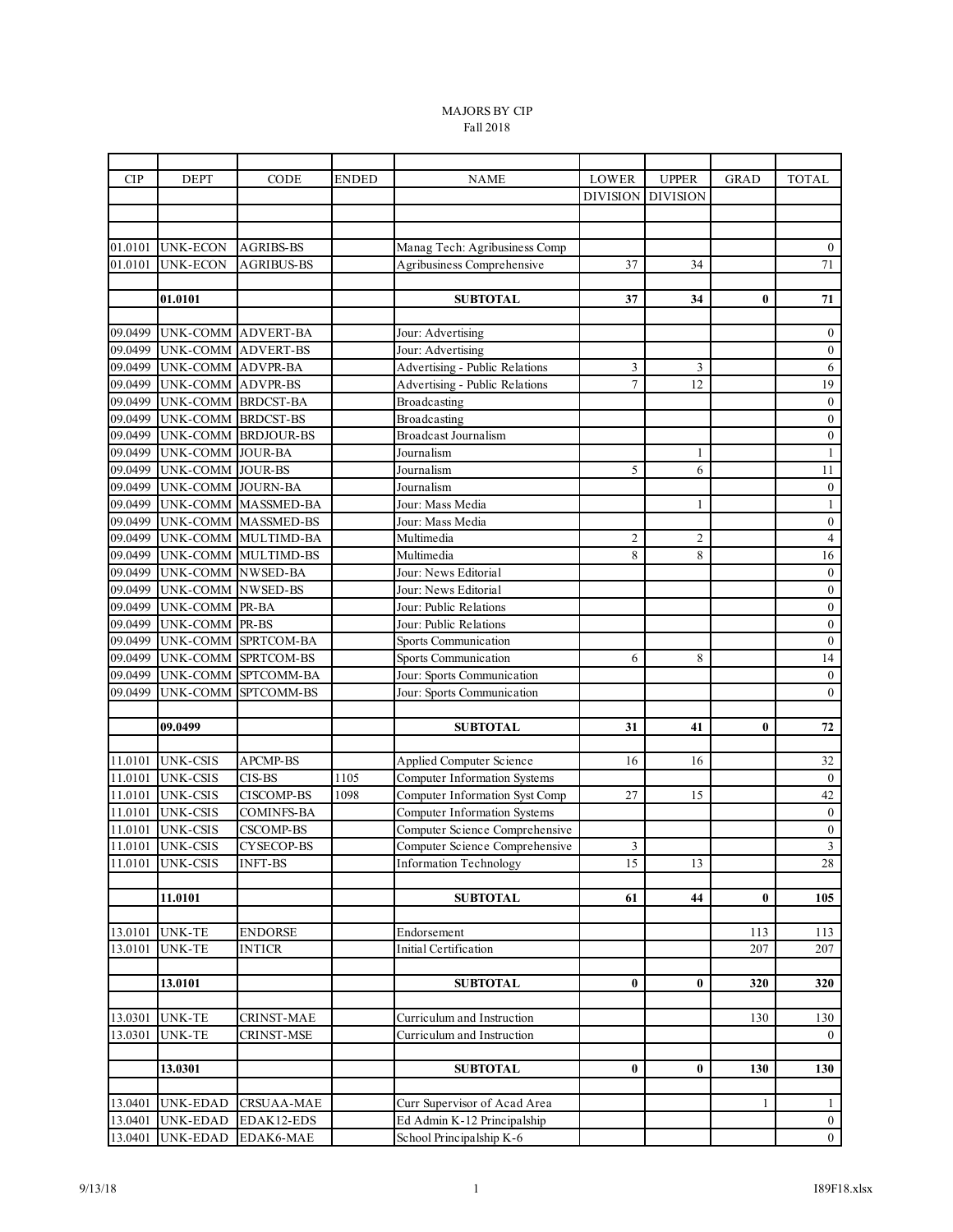| <b>CIP</b> | <b>DEPT</b>     | CODE              | ENDED | <b>NAME</b>                    | <b>LOWER</b>    | <b>UPPER</b>    | <b>GRAD</b>    | <b>TOTAL</b>     |
|------------|-----------------|-------------------|-------|--------------------------------|-----------------|-----------------|----------------|------------------|
|            |                 |                   |       |                                | <b>DIVISION</b> | <b>DIVISION</b> |                |                  |
| 13.0401    | UNK-EDAD        | <b>EDASEM-MAE</b> |       | Ed Admn Supervisor of Ed Media |                 |                 |                | $\mathbf{0}$     |
| 13.0401    | <b>UNK-EDAD</b> | <b>EDASP-MAE</b>  |       | Ed Admin Sup Prog - Acad Area  |                 |                 |                | $\boldsymbol{0}$ |
| 13.0401    | UNK-EDAD        | <b>EDSAA-EDS</b>  |       | Ed Admin of Academic Area      |                 |                 |                | $\boldsymbol{0}$ |
| 13.0401    | <b>UNK-EDAD</b> | <b>SCHSUP-EDS</b> |       | School Superintendent          |                 |                 | 13             | 13               |
| 13.0401    | <b>UNK-EDAD</b> | SPR712-MAE        |       | School Principalship 7-12      |                 |                 | 51             | $\overline{51}$  |
| 13.0401    | UNK-EDAD        | SPRK12-MAE        | 1098  | School Principalship K-12      |                 |                 |                | $\boldsymbol{0}$ |
| 13.0401    | <b>UNK-EDAD</b> | SPRK8-MAE         |       | School Principalship Pre-K-8   |                 |                 | 42             | 42               |
| 13.0401    | UNK-EDAD        | SUSPED-MAE        |       | Supervisor of Special Ed       |                 |                 | 8              | 8                |
|            |                 |                   |       |                                |                 |                 |                |                  |
|            | 13.0401         |                   |       | <b>SUBTOTAL</b>                | $\bf{0}$        | $\bf{0}$        | 115            | 115              |
|            |                 |                   |       |                                |                 |                 |                |                  |
| 13.1001    | <b>UNK-TE</b>   | <b>BEHDIS-MAE</b> |       | <b>Behaviorally Disordered</b> |                 |                 |                | $\boldsymbol{0}$ |
| 13.1001    | <b>UNK-TE</b>   | <b>GIFTAL-MAE</b> |       | Gifted and Talented            |                 |                 |                | $\boldsymbol{0}$ |
| 13.1001    | <b>UNK-TE</b>   | MM712-BAE         | 1145  | Mild Moderate 7-12 Field       |                 |                 |                | $\boldsymbol{0}$ |
| 13.1001    | <b>UNK-TE</b>   | MM712S-BAE        |       | Mild Moderate 7-12 Subject     |                 |                 |                | $\boldsymbol{0}$ |
| 13.1001    | <b>UNK-TE</b>   | MMDIS-MAE         |       | Mild Moderate Disabilities     |                 |                 |                | $\boldsymbol{0}$ |
| 13.1001    | <b>UNK-TE</b>   | MMK6-BAE          | 1145  | Mild Moderate K-6 Field        |                 | 1               |                | $\,1$            |
| 13.1001    | <b>UNK-TE</b>   | SMDIS-MAE         |       | Severe Multiple Disabilities   |                 |                 |                | $\boldsymbol{0}$ |
| 13.1001    | <b>UNK-TE</b>   | SPE712-BAE        |       | Special Education 7-12 Subject | $\overline{c}$  | $\mathbf{1}$    |                | $\overline{3}$   |
| 13.1001    | <b>UNK-TE</b>   | SPED-MAE          |       | Special Education              |                 |                 | 105            | 105              |
| 13.1001    | <b>UNK-TE</b>   | SPEK12-BAE        |       | Special Education K-12 Field   | 4               | 17              |                | 21               |
| 13.1001    | <b>UNK-TE</b>   | SPEK6-BAE         | 1145  | Special Education K-6 Subject  | $\overline{4}$  | 9               |                | 13               |
| 13.1001    | <b>UNK-TE</b>   | SPLRDS-MAE        |       | Specific Learning Disabilities |                 |                 |                | $\theta$         |
|            |                 |                   |       |                                |                 |                 |                |                  |
|            | 13.1001         |                   |       | <b>SUBTOTAL</b>                | 10              | 28              | 105            | 143              |
|            |                 |                   |       |                                |                 |                 |                |                  |
| 13.1101    | <b>UNK-CSP</b>  | <b>CLMHC-MSE</b>  |       | Clinical Mental Health Counsel |                 |                 | 48             | 48               |
| 13.1101    | <b>UNK-CSP</b>  | CMCOUN-MSE        |       | <b>Community Counseling</b>    |                 |                 |                | $\boldsymbol{0}$ |
| 13.1101    | <b>UNK-CSP</b>  | COUNSL-EDS        |       | Counseling                     |                 |                 | 1              | $\mathbf{1}$     |
| 13.1101    | <b>UNK-CSP</b>  | <b>ELSCCS-MSE</b> |       | Elementary Guidance Counseling |                 |                 |                | $\boldsymbol{0}$ |
| 13.1101    | <b>UNK-CSP</b>  | ELSCDC-MSE        |       | Elementary and Secondary Couns |                 |                 |                | $\boldsymbol{0}$ |
| 13.1101    | <b>UNK-CSP</b>  | <b>SCCSRH-MSE</b> |       | School Counseling-Rehab        |                 |                 |                | $\mathbf{0}$     |
| 13.1101    | <b>UNK-CSP</b>  | <b>SCELEM-MSE</b> |       | School Counseling Elementary   |                 |                 | 14             | 14               |
| 13.1101    | <b>UNK-CSP</b>  | <b>SCHPSY-EDS</b> |       | School Psychology              |                 |                 | 43             | 43               |
| 13.1101    | <b>UNK-CSP</b>  | <b>SCSEC-MSE</b>  |       | School Counseling Secondary    |                 |                 | 37             | $\overline{37}$  |
| 13.1101    | <b>UNK-CSP</b>  | <b>SCSTAF-MSE</b> | 1155  | School Counsel Student Affairs |                 |                 | $\overline{2}$ | $\sqrt{2}$       |
| 13.1101    | <b>UNK-CSP</b>  | SDSCCS-MSE        | 1098  | Secondary Guidance Counseling  |                 |                 |                | $0\,$            |
| 13.1101    | <b>UNK-CSP</b>  | <b>STDAFF-MSE</b> |       | Student Affairs                |                 |                 | 34             | 34               |
|            |                 |                   |       |                                |                 |                 |                |                  |
|            | 13.1101         |                   |       | <b>SUBTOTAL</b>                | $\bf{0}$        | $\bf{0}$        | 179            | 179              |
|            |                 |                   |       |                                |                 |                 |                |                  |
|            | 13.1202 UNK-TE  | <b>ECED-MAE</b>   |       | Early Childhood Education      |                 |                 |                | $\overline{0}$   |
| 13.1202    | <b>UNK-TE</b>   | <b>ECINC-BAE</b>  |       | Early Childhood Inclusive      | 36              | 122             |                | 158              |
|            | 13.1202 UNK-TE  | <b>ECSPED-MAE</b> |       | Early Childhood Special Ed     |                 |                 |                | $\boldsymbol{0}$ |
| 13.1202    | UNK-TE          | <b>ECUNI-BAE</b>  | 1145  | Early Childhood Unified B-3rd  |                 | $\overline{c}$  |                | $\sqrt{2}$       |
| 13.1202    | <b>UNK-TE</b>   | <b>ELED-BAE</b>   |       | Elementary Education Field K-6 | 142             | 203             |                | 345              |
|            | 13.1202 UNK-TE  | <b>ELEDSP-MAE</b> |       | <b>ELED</b> Spec               |                 |                 |                | $\boldsymbol{0}$ |
|            | 13.1202 UNK-TE  | ELR712-MAE        |       | El Ed Reading Spec 7-12        |                 |                 |                | $\bf{0}$         |
| 13.1202    | <b>UNK-TE</b>   | ELRK12-MAE        |       | El EdReading Spec K-12         |                 |                 |                | $\boldsymbol{0}$ |
|            | 13.1202 UNK-TE  | ELRK6-MAE         |       | El Ed Reading Spec K-6         |                 |                 |                | $0\,$            |
|            | 13.1202 UNK-TE  | MIDED-MSE         |       | Middle School Education- MSE   |                 |                 |                | $\boldsymbol{0}$ |
| 13.1202    | <b>UNK-TE</b>   | MIDGRD-BAE        | 1168  | Middle Grades Field 4-9        |                 | 10              |                | $10\,$           |
|            | 13.1202 UNK-TE  | MIDGRD-BSE        | 1168  | Middle Grades Field 4-9        | 1               | 17              |                | 18               |
|            | 13.1202 UNK-TE  | MIDLVL-BAE        |       | Middle Level 5-9 Subject       | 3               | $\mathbf{1}$    |                | $\overline{4}$   |
| 13.1202    | <b>UNK-TE</b>   | MIDLVL-BSE        |       | Middle Level 5-9 Subject       | $\overline{c}$  | 6               |                | $\,8\,$          |
|            | 13.1202 UNK-TE  | MIDSCL-MAE        |       | Middle School                  |                 |                 |                | $\overline{0}$   |
| 13.1202    | UNK-TE          | RDPK12-MAE        |       | Reading PK-12                  |                 |                 | 29             | 29               |
|            |                 |                   |       |                                |                 |                 |                |                  |
|            | 13.1202         |                   |       | <b>SUBTOTAL</b>                | 184             | 361             | 29             | 574              |
|            |                 |                   |       |                                |                 |                 |                |                  |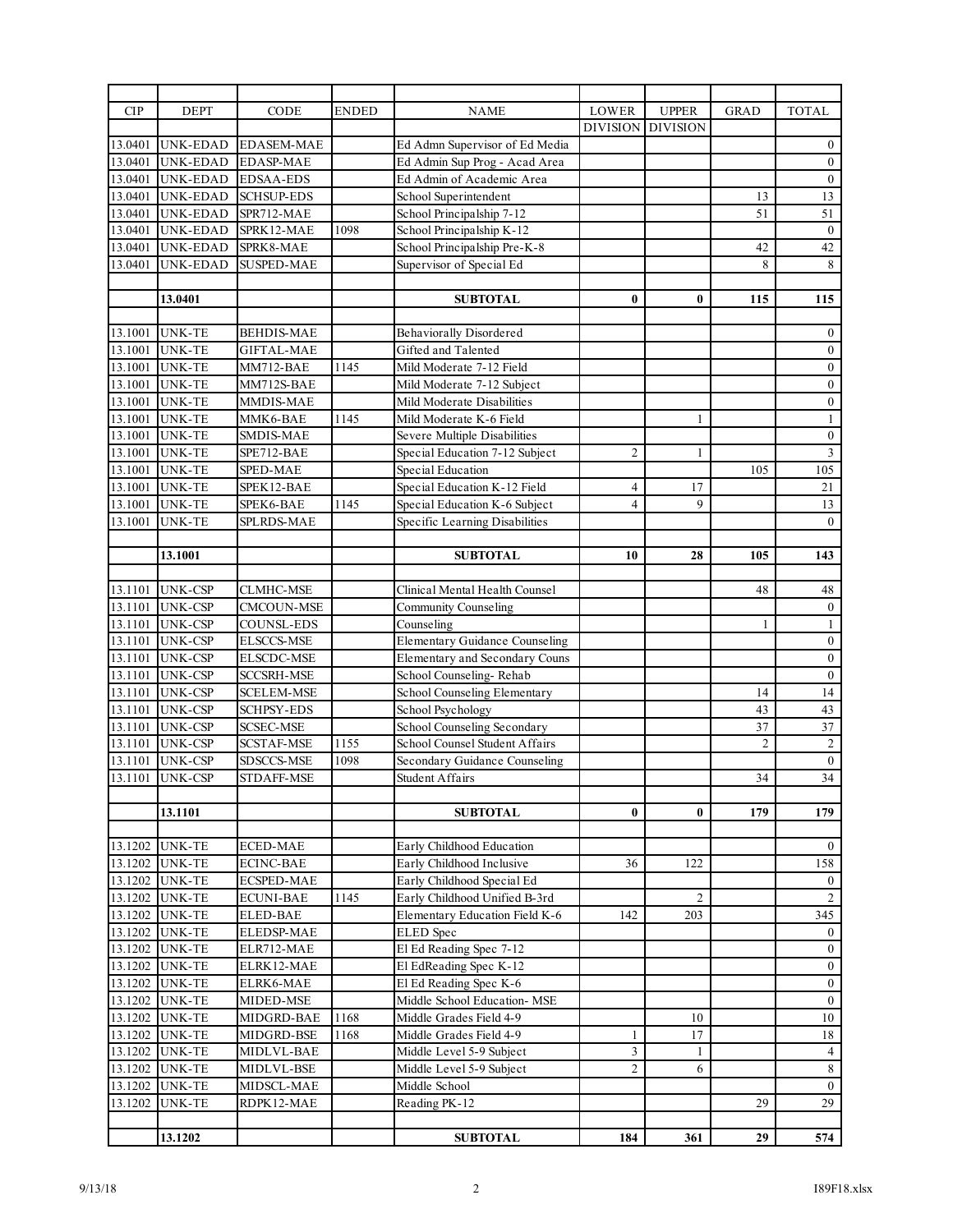| <b>CIP</b> | <b>DEPT</b>                         | CODE                         | ENDED | <b>NAME</b>                                                      | LOWER           | <b>UPPER</b>    | <b>GRAD</b> | <b>TOTAL</b>                         |
|------------|-------------------------------------|------------------------------|-------|------------------------------------------------------------------|-----------------|-----------------|-------------|--------------------------------------|
|            |                                     |                              |       |                                                                  | <b>DIVISION</b> | <b>DIVISION</b> |             |                                      |
|            |                                     |                              |       |                                                                  |                 |                 |             |                                      |
|            | 13.1303 UNK-BSED                    | <b>BESPPT-MSE</b>            |       | Bus Ed Spec Prof Teacher                                         |                 |                 |             | $\bf{0}$                             |
|            | 13.1303 UNK-BSED                    | BMT612-BAE                   |       | Bus Mkting Inf Tech 6-12 Field                                   | 9               | 8               |             | 17                                   |
|            | 13.1303 UNK-BSED                    | <b>BSAD-MSE</b>              |       | Business Spec Acad Discipline                                    |                 |                 |             | $\boldsymbol{0}$                     |
|            | 13.1303 UNK-BSED                    | <b>BT-MSE</b>                |       | Business and Technology                                          |                 |                 |             | $\boldsymbol{0}$                     |
|            | 13.1303 UNK-BSED                    | BUS612-BAE                   |       | Basic Business 6-12 Subject                                      | 1               | $\mathbf{1}$    |             | $\sqrt{2}$                           |
| 13.1303    | <b>UNK-BSED</b>                     | BUS712-BAE                   |       | Business 7-12 Subject                                            |                 |                 |             | $\boldsymbol{0}$                     |
|            | 13.1303 UNK-BSED                    | CBE612-BAE                   | 1118  | <b>Business Education</b>                                        |                 |                 |             | $\boldsymbol{0}$                     |
|            |                                     |                              |       |                                                                  |                 |                 |             |                                      |
|            | 13.1303 UNK-BSED                    | MRK712-BAE                   |       | Marketing Education 7-12                                         |                 |                 |             | $\boldsymbol{0}$<br>$\boldsymbol{0}$ |
| 13.1303    | <b>UNK-BSED</b><br>13.1303 UNK-BSED | VBE712-BAE<br>VGDCSL-MSE     |       | Vocational Business 7-12 Field<br>Vocational Guidance Counseling |                 |                 |             | $\boldsymbol{0}$                     |
|            |                                     |                              |       |                                                                  |                 |                 |             |                                      |
| 13.1303    | UNK-BSED                            | <b>VOEDAD-MSE</b>            |       | Vo Ed Academic Discipline                                        |                 |                 |             | $\boldsymbol{0}$                     |
| 13.1303    | <b>UNK-BSED</b>                     | <b>VOEDAG-MSE</b>            |       | Voc Ed Prof Tch-Agriculture                                      |                 |                 |             | $\boldsymbol{0}$                     |
| 13.1303    | <b>UNK-BSED</b>                     | <b>VOEDBE-MSE</b>            |       | Voc Ed Prf Tch- Business Ed                                      |                 |                 |             | $\boldsymbol{0}$                     |
| 13.1303    | UNK-BSED                            | VOEDFS-MSE                   |       | Vocational Ed Prof Teach- FCSC                                   |                 |                 |             | $\boldsymbol{0}$                     |
| 13.1303    | <b>UNK-BSED</b>                     | VOEDPT-MSE                   |       | Vocational Distributive Educ                                     |                 |                 |             | $\boldsymbol{0}$                     |
|            | 13.1303 UNK-BSED                    | <b>VOEDSN-MSE</b>            |       | Voc Ed Prof Tch- Voc Spc Needs                                   |                 |                 |             | $\boldsymbol{0}$                     |
| 13.1303    | <b>UNK-BSED</b>                     | <b>VOEDTI-MSE</b>            |       | Voc Ed Prf Tch- Trd and Ind Ed                                   |                 |                 |             | $\boldsymbol{0}$                     |
|            |                                     |                              |       |                                                                  |                 |                 |             |                                      |
|            | 13.1303                             |                              |       | <b>SUBTOTAL</b>                                                  | 10              | 9               | $\bf{0}$    | 19                                   |
|            |                                     |                              |       |                                                                  |                 |                 |             |                                      |
| 13.1314    | UNK-PEREC                           | ADPTPE-MAE                   |       | Adapted Physical Education                                       |                 |                 |             | $\mathbf{0}$                         |
|            |                                     |                              |       |                                                                  |                 |                 |             |                                      |
|            |                                     |                              | 1078/ |                                                                  |                 |                 |             |                                      |
|            | 13.1314 UNK-PEREC EXSCICP-BS        |                              |       | React 1188 Exercise Science Comprehensive                        | 3               | 1               |             | 4                                    |
|            |                                     | 13.1314 UNK-PEREC HED712-BAE |       | Health Education 7-12 Subject                                    | $\mathbf{1}$    | $\mathbf{1}$    |             | $\sqrt{2}$                           |
|            |                                     | 13.1314 UNK-PEREC HPEK12-BAE | 1145  | Health and PE K-12 Field                                         |                 | $\overline{4}$  |             | $\overline{4}$                       |
|            |                                     | 13.1314 UNK-PEREC HPPK12-BAE |       | Health and PE PK-12 Field                                        | 12              | 41              |             | 53                                   |
|            | 13.1314 UNK-PEREC PE-712-BAE        |                              |       | Physical Education 7-12 Subj                                     | 5               | 5               |             | 10                                   |
|            |                                     |                              |       | PE- Academic Option                                              |                 |                 |             | $\boldsymbol{0}$                     |
|            |                                     | 13.1314 UNK-PEREC PEACD-MAE  |       |                                                                  |                 | 5               |             | $\overline{5}$                       |
|            | 13.1314 UNK-PEREC PECOMP-BS         |                              |       | Physical Education Comp                                          |                 |                 |             |                                      |
|            |                                     | 13.1314 UNK-PEREC PEEXSC-MAE |       | Physical Education Exer Sci                                      |                 |                 | 6           | $\sqrt{6}$                           |
|            | 13.1314 UNK-PEREC PEK6-BAE          |                              |       | Physical Education K-6 Subject                                   |                 |                 |             | $\mathbf{0}$                         |
|            | 13.1314 UNK-PEREC PE-MAE            |                              |       | Physical Education                                               |                 |                 | 13          | 13                                   |
|            |                                     | 13.1314 UNK-PEREC PEMSTR-MAE |       | PE Master Teacher                                                |                 |                 | 23          | 23                                   |
|            | 13.1314 UNK-PEREC PEPK6-BAE         |                              |       | Physical Education PK-6 Subjec                                   |                 |                 |             | $\boldsymbol{0}$                     |
|            |                                     | 13.1314 UNK-PEREC PETHES-MAE |       | PE Thesis Option                                                 |                 |                 |             | $\boldsymbol{0}$                     |
|            |                                     | 13.1314 UNK-PEREC SUPPE-MAE  |       | Supervisor Physical Education                                    |                 |                 |             | $\boldsymbol{0}$                     |
|            |                                     |                              |       |                                                                  |                 |                 |             |                                      |
|            | 13.1314                             |                              |       | <b>SUBTOTAL</b>                                                  | 21              | 57              | 42          | 120                                  |
|            |                                     |                              |       |                                                                  |                 |                 |             |                                      |
| 13.1316    | UNK-BIOL                            | <b>SCIED-MSE</b>             |       | Science Education                                                |                 |                 |             | $\bf{0}$                             |
| 13.1316    | UNK-BIOL                            | <b>SCIMTH-MSE</b>            |       | Science Math Education                                           |                 |                 | 44          | 44                                   |
|            |                                     |                              |       |                                                                  |                 |                 |             |                                      |
|            | 13.1316                             |                              |       | <b>SUBTOTAL</b>                                                  | $\bf{0}$        | $\bf{0}$        | 44          | 44                                   |
|            |                                     |                              |       |                                                                  |                 |                 |             |                                      |
| 13.1399    | <b>UNK-TE</b>                       | <b>EDTECH-MSE</b>            |       | <b>Educational Technology</b>                                    |                 |                 |             | $\overline{0}$                       |
| 13.1399    | <b>UNK-TE</b>                       | <b>INTECH-MSE</b>            |       | <b>Instructional Technology</b>                                  |                 |                 | 100         | 100                                  |
| 13.1399    | UNK-TE                              | <b>ITEC-MAE</b>              |       | <b>ITEC</b> Prof Tch with Tech Ed Spc                            |                 |                 |             | $\mathbf{0}$                         |
|            |                                     |                              |       |                                                                  |                 |                 |             |                                      |
|            | 13.1399                             |                              |       | <b>SUBTOTAL</b>                                                  | $\bf{0}$        | $\bf{0}$        | 100         | 100                                  |
|            |                                     |                              |       |                                                                  |                 |                 |             |                                      |
| 16.0101    | UNK-MODL                            | MODLA-BA                     |       | Modern Languages                                                 | 2               | 4               |             | 6                                    |
| 16.0101    | UNK-MODL                            | MODLA-BAE                    |       | Modern Languages 7-12 Subject                                    | 4               | 6               |             | 10                                   |
|            |                                     |                              |       |                                                                  |                 |                 |             |                                      |
|            | 16.0101                             |                              |       | <b>SUBTOTAL</b>                                                  | 6               | 10              | $\bf{0}$    | 16                                   |
|            |                                     |                              |       |                                                                  |                 |                 |             |                                      |
|            |                                     |                              |       |                                                                  |                 |                 |             |                                      |
| 16.0501    | <b>UNK-GERM</b>                     | GER712-BAE                   | 1155  | German 7-12 Subject                                              |                 |                 |             | $\overline{0}$                       |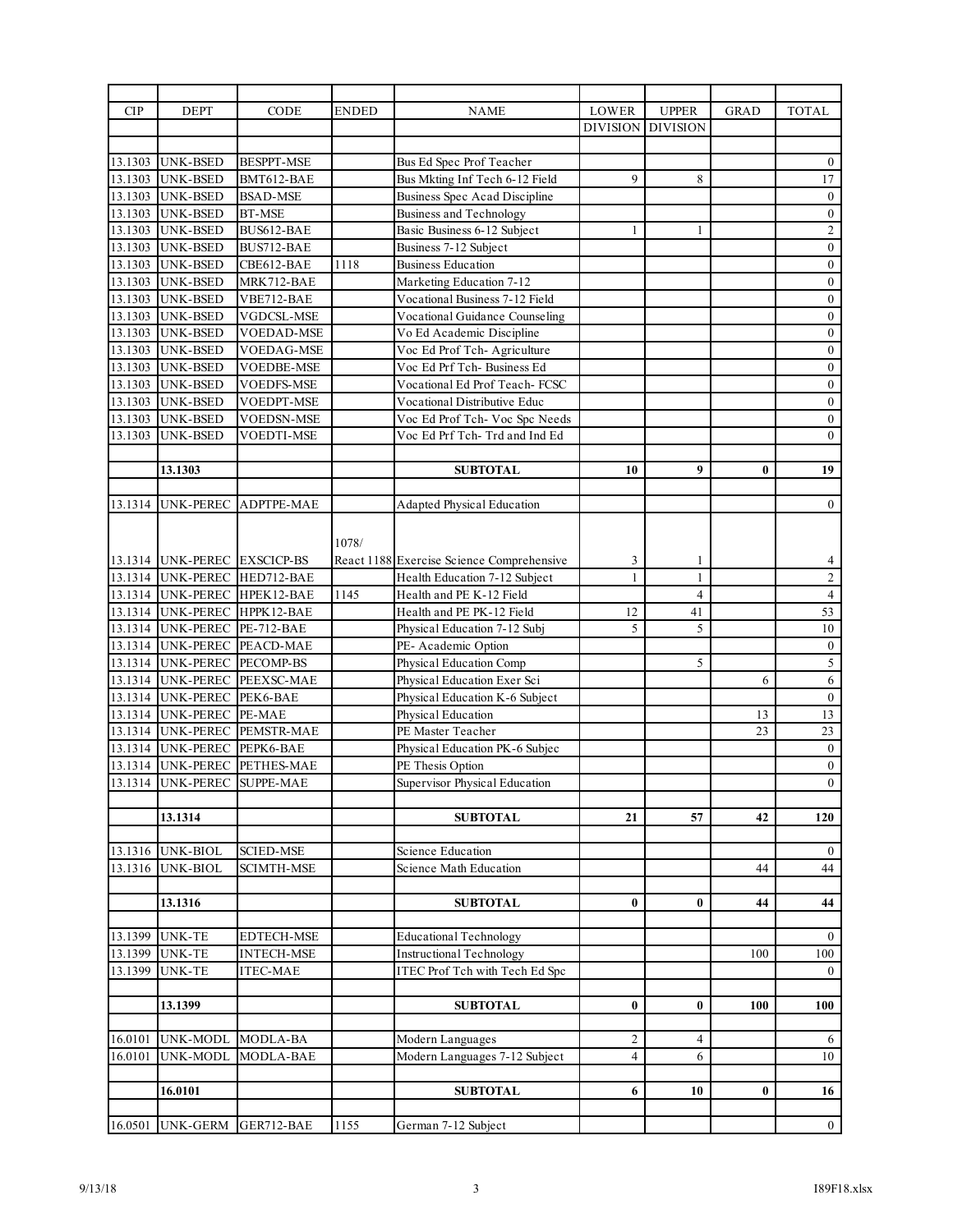| <b>CIP</b>                        | <b>DEPT</b>                         | CODE              | <b>ENDED</b> | <b>NAME</b>                                                    | LOWER           | <b>UPPER</b>    | <b>GRAD</b> | <b>TOTAL</b>     |
|-----------------------------------|-------------------------------------|-------------------|--------------|----------------------------------------------------------------|-----------------|-----------------|-------------|------------------|
|                                   |                                     |                   |              |                                                                | <b>DIVISION</b> | <b>DIVISION</b> |             |                  |
| 16.0501                           | UNK-GERM                            | <b>GERMAN-BA</b>  | 1155         | German                                                         |                 |                 |             | $\bf{0}$         |
| 16.0501                           | <b>UNK-GERM</b>                     | <b>GERMAN-MAE</b> |              | German Education                                               |                 |                 |             | $\boldsymbol{0}$ |
| 16.0501                           | UNK-GERM                            | <b>GERMTR-BA</b>  | 1155         | German Translation and Interp                                  |                 |                 |             | $\mathbf{0}$     |
|                                   |                                     |                   |              |                                                                |                 |                 |             |                  |
|                                   | 16.0501                             |                   |              | <b>SUBTOTAL</b>                                                | $\bf{0}$        | $\bf{0}$        | $\bf{0}$    | $\pmb{0}$        |
|                                   |                                     |                   |              |                                                                |                 |                 |             |                  |
| 16.0901                           | UNK-FREN                            | <b>FRENCH-BA</b>  | 1155         | French                                                         |                 |                 |             | $\boldsymbol{0}$ |
| 16.0901                           | <b>UNK-FREN</b>                     | <b>FRENCH-MAE</b> |              | French Education                                               |                 |                 |             | $0\,$            |
| 16.0901                           | <b>UNK-FREN</b>                     | <b>FRENTR-BA</b>  | 1155         | French Translation and Interp                                  |                 |                 |             | $\boldsymbol{0}$ |
| 16.0901                           | <b>UNK-FREN</b>                     | FRN712-BAE        | 1155         | French 7-12 Subject                                            |                 | $\mathfrak{2}$  |             | $\overline{2}$   |
|                                   |                                     |                   |              |                                                                |                 |                 |             |                  |
|                                   | 16.0901                             |                   |              | <b>SUBTOTAL</b>                                                | $\bf{0}$        | $\mathbf{2}$    | $\bf{0}$    | $\mathbf 2$      |
|                                   |                                     |                   |              |                                                                |                 |                 |             |                  |
| 16.0905                           | <b>UNK-SPAN</b>                     | <b>ESL-BAE</b>    | 1118         | English as a Second Lang Subj                                  |                 |                 |             | $\bf{0}$         |
| 16.0905                           | <b>UNK-SPAN</b>                     | <b>SPANISH-BA</b> | 1155         | Spanish                                                        |                 |                 |             | $\boldsymbol{0}$ |
| 16.0905                           | <b>UNK-SPAN</b>                     | SPAN-MAE          |              | Spanish Education                                              |                 |                 | 34          | 34               |
| 16.0905                           | <b>UNK-SPAN</b>                     | <b>SPANTR-BA</b>  | 1155         | Spanish Trans and Interp                                       |                 | 1               |             | $\mathbf{1}$     |
| 16.0905                           | <b>UNK-SPAN</b>                     | SPANTRC-BS        |              | Spanish Trans Interpret Comp                                   | 8               | 8               |             | $16\,$           |
| 16.0905                           | <b>UNK-SPAN</b>                     | SPN712-BAE        | 1155         | Spanish 7-12 Subject                                           |                 | 3               |             | $\mathfrak{Z}$   |
| 16.0905                           | <b>UNK-SPAN</b>                     | SPSPAD-MAE        |              | Spanish Spec-Acad Discipline                                   |                 |                 |             | $\mathbf{0}$     |
|                                   |                                     |                   |              |                                                                |                 |                 |             |                  |
|                                   | 16.0905                             |                   |              | <b>SUBTOTAL</b>                                                | 8               | 12              | 34          | 54               |
|                                   |                                     |                   |              |                                                                |                 |                 |             |                  |
| 19.0499                           | <b>UNK-FSID</b>                     | <b>ECFAD-BS</b>   |              | Early Chhd Family Advocacy                                     | 6               | 16              |             | 22               |
| 19.0499                           | <b>UNK-FSID</b>                     | <b>FSTDS-BS</b>   |              | <b>Family Studies</b>                                          | 27              | 51              |             | $78\,$           |
| 19.0499                           | <b>UNK-FSID</b>                     | <b>INTDS-BS</b>   | 1165         | Interior Design Comprehensive                                  |                 | 17              |             | 17               |
| 19.0499                           | UNK-FSID                            | <b>INTPRD-BS</b>  |              | Interior and Product Design                                    | 22              | 10              |             | 32               |
|                                   |                                     |                   |              |                                                                | 55              |                 |             | 149              |
|                                   |                                     |                   |              | <b>SUBTOTAL</b>                                                |                 | 94              | 0           |                  |
|                                   | 19.0499                             |                   |              |                                                                |                 |                 |             |                  |
|                                   |                                     |                   |              |                                                                |                 |                 |             |                  |
| 23.0101                           | UNK-ENG                             | ENG712-BAE        |              | English 7-12 Subject                                           | 18              | 26              |             | 44               |
| 23.0101                           | <b>UNK-ENG</b>                      | <b>ENGAD-MAE</b>  |              | English Spec-Acad Discipline                                   |                 |                 |             | $\mathbf{0}$     |
| 23.0101                           | <b>UNK-ENG</b>                      | ENGLISH-BA        |              | English                                                        | 8               | 18              |             | 26               |
| 23.0101                           | <b>UNK-ENG</b>                      | <b>ENGLISH-MA</b> |              | English                                                        |                 |                 | 23          | 23               |
| 23.0101                           | <b>UNK-ENG</b>                      | <b>ENGSPT-MAE</b> |              | English Spec-Prof Teaching                                     |                 |                 |             | $\mathbf{0}$     |
| 23.0101                           | <b>UNK-ENG</b>                      | <b>ENGWRIT-BA</b> |              | English Writing                                                | $\overline{c}$  | 14              |             | 16               |
| 23.0101                           | <b>UNK-ENG</b>                      | LAR712-BAE        |              | Language Arts 7-12 Field                                       | 5               | 3               |             | $\,8\,$          |
| 23.0101                           | <b>UNK-ENG</b>                      | WRTG-MFA          | 1141         | Writing                                                        |                 |                 |             | $\overline{0}$   |
|                                   |                                     |                   |              |                                                                | 33              |                 |             |                  |
|                                   | 23.0101                             |                   |              | <b>SUBTOTAL</b>                                                |                 | 61              | 23          | 117              |
|                                   |                                     | ORGCOMM-BS        |              | Org Comm Comprehensive                                         |                 |                 |             | $\bf{0}$         |
| 23.1304                           | 23.1304 UNK-SPCH<br><b>UNK-SPCH</b> | ORGRECM-BS        |              |                                                                | 13              | 24              |             | 37               |
|                                   | 23.1304 UNK-SPCH                    | SPC712-BAE        | 1165         | Organizational Relational Com<br>Speech Communication 7-12 Sub |                 | 1               |             | $\mathbf{1}$     |
|                                   | <b>UNK-SPCH</b>                     | SPCHCOM-BA        |              | Speech Communication                                           |                 |                 |             | $\boldsymbol{0}$ |
| 23.1304                           | <b>UNK-SPCH</b>                     | SPCHCOM-BS        |              | Speech Communication                                           |                 |                 |             | $\boldsymbol{0}$ |
| 23.1304<br>23.1304                | <b>UNK-SPCH</b>                     | SPSAD-MAE         |              | Speech Comm Spec-Acad Dscp                                     |                 |                 |             | $0\,$            |
|                                   | <b>UNK-SPCH</b>                     | SPSPT-MAE         |              | Speech Comm Spec- Prof Tch                                     |                 |                 |             | $\boldsymbol{0}$ |
| 23.1304                           |                                     |                   |              |                                                                |                 |                 |             |                  |
|                                   | 23.1304                             |                   |              | <b>SUBTOTAL</b>                                                | 13              | 25              | $\bf{0}$    | 38               |
|                                   |                                     |                   |              |                                                                |                 |                 |             |                  |
|                                   | UNK                                 | DECIDING-U        |              | Deciding                                                       | 245             | 29              |             | 274              |
| 24.0102<br>24.0102                | <b>UNK-CNSS</b>                     | <b>GENSTD-BGS</b> |              | General Studies                                                | 4               | 32              |             | 36               |
|                                   | UNK-CFAH                            | <b>GSARTS-BGS</b> |              | General Studies                                                |                 |                 |             | $\bf{0}$         |
|                                   | <b>UNK-CNSS</b>                     | GSSCI-BGS         |              | General Studies                                                |                 |                 |             | $\mathbf{0}$     |
| 24.0102<br>24.0102<br>24.0102 UNK |                                     | NONDEGREE         |              | Non-Degree                                                     | 156             |                 |             | 156              |
| 24.0102                           | <b>UNK</b>                          | NONDEGR-G         |              | Graduate Non-Degree                                            |                 |                 | 181         | 181              |
| 24.0102                           | <b>UNK</b>                          | <b>PREMASTER</b>  |              | Pre-Masters Course Work                                        |                 |                 |             | $\overline{0}$   |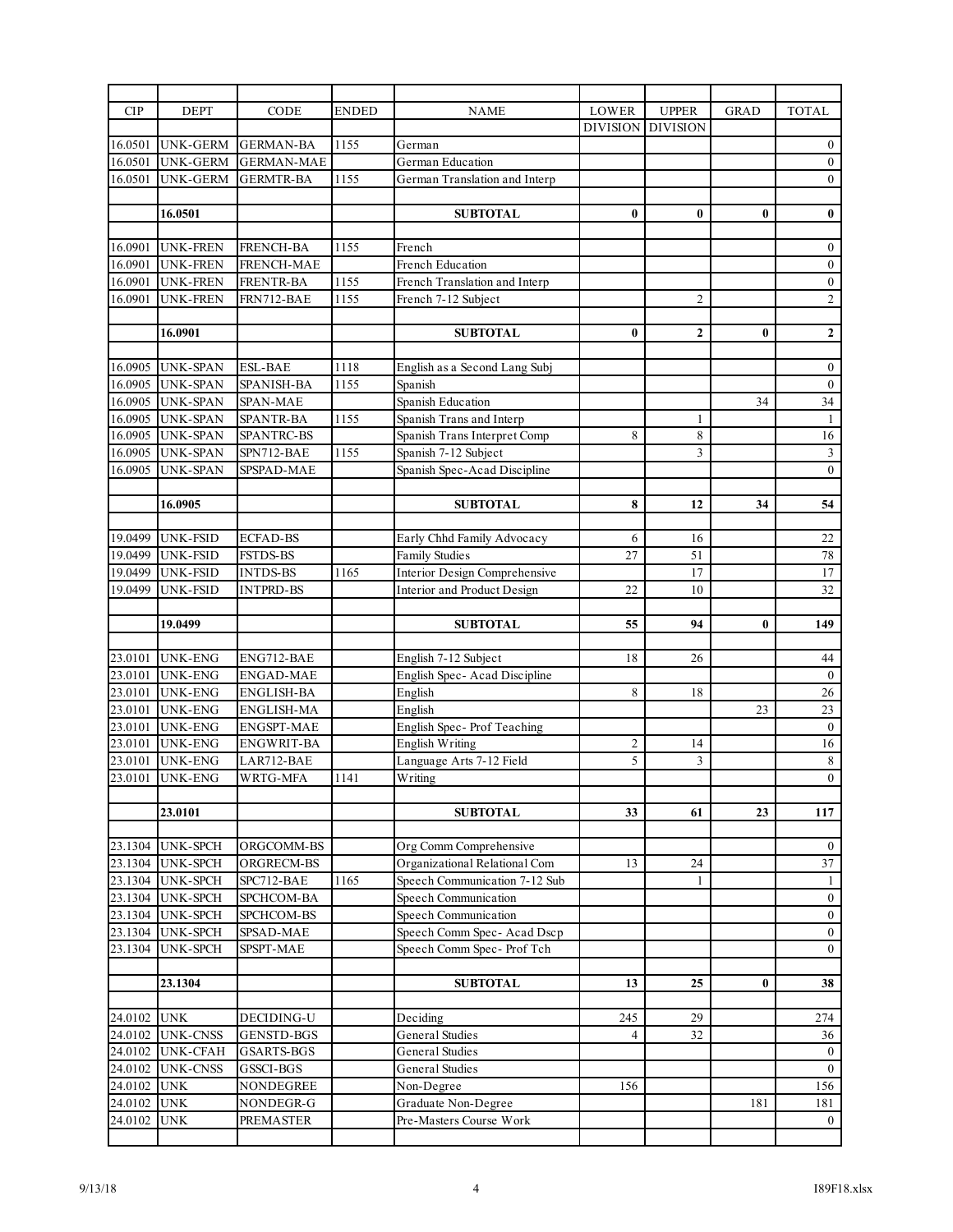| <b>CIP</b> | <b>DEPT</b>                 | CODE                         | <b>ENDED</b> | <b>NAME</b>                    | LOWER           | <b>UPPER</b>    | <b>GRAD</b>    | <b>TOTAL</b>            |
|------------|-----------------------------|------------------------------|--------------|--------------------------------|-----------------|-----------------|----------------|-------------------------|
|            |                             |                              |              |                                | <b>DIVISION</b> | <b>DIVISION</b> |                |                         |
|            | 24.0102                     |                              |              | <b>SUBTOTAL</b>                | 405             | 61              | 181            | 647                     |
|            |                             |                              |              |                                |                 |                 |                |                         |
| 26.0101    | <b>UNK-BIOL</b>             | BIO712-BSE                   |              | Biology 7-12 Subject           | 5               | $\overline{4}$  |                | 9                       |
| 26.0101    | <b>UNK-BIOL</b>             | <b>BIOAD-MSE</b>             |              | Biology Spec- Acad Discipline  |                 |                 |                | $\mathbf{0}$            |
| 26.0101    | <b>UNK-BIOL</b>             | <b>BIOCOMP-BS</b>            |              | <b>Biology Comprehensive</b>   | 140             | 76              |                | 216                     |
| 26.0101    | <b>UNK-BIOL</b>             | <b>BIOL-BA</b>               |              | Biology                        |                 |                 |                | $\boldsymbol{0}$        |
| 26.0101    | <b>UNK-BIOL</b>             | <b>BIOL-BS</b>               |              | Biology                        | 9               | 6               |                | 15                      |
| 26.0101    | UNK-BIOL                    | <b>BIOLOGY-MS</b>            |              | Biology                        |                 |                 | 13             | 13                      |
| 26.0101    | <b>UNK-BIOL</b>             | <b>BIOLONL-MS</b>            |              | <b>Biology Online</b>          |                 |                 | 216            | 216                     |
| 26.0101    | <b>UNK-BIOL</b>             | <b>BIOPT-MSE</b>             |              | Biology Spec- Prof Teaching    |                 |                 |                | $\mathbf{0}$            |
| 26.0101    | UNK-BIOL                    | MOLBIOC-BS                   |              | Molecular Biology Comp         | $\overline{4}$  | 11              |                | 15                      |
|            |                             |                              |              |                                |                 |                 |                |                         |
|            | 26.0101                     |                              |              | <b>SUBTOTAL</b>                | 158             | 97              | 229            | 484                     |
|            |                             |                              |              |                                |                 |                 |                |                         |
| 27.0101    | UNK-MATH MA712F-BSE         |                              |              | Mathematics 7-12 Field         | 17              | 9               |                | 26                      |
| 27.0101    | UNK-MATH MA712S-BSE         |                              | 1118         | Mathematics 7-12 Subject       |                 |                 |                | $\boldsymbol{0}$        |
| 27.0101    | UNK-MATH MATH-BA            |                              |              | Mathematics                    |                 |                 |                | $\overline{0}$          |
| 27.0101    | UNK-MATH MATH-BS            |                              |              | Mathematics                    | 6               | 5               |                | 11                      |
| 27.0101    |                             | UNK-MATH MATHCMP-BS          |              | Mathematics Comprehensive      | $\overline{2}$  | 3               |                | $\sqrt{5}$              |
| 27.0101    |                             | UNK-MATH MATHED-MSE          |              | Mathematics Education          |                 |                 |                | $0\,$                   |
| 27.0101    | UNK-MATH                    | <b>MATHSP-MSE</b>            |              | Math Spec- Academic Discipline |                 |                 |                | $\mathbf{0}$            |
|            |                             |                              |              |                                |                 |                 |                |                         |
|            | 27.0101                     |                              |              | <b>SUBTOTAL</b>                | 25              | 17              | $\bf{0}$       | 42                      |
|            |                             |                              |              |                                |                 |                 |                |                         |
| 31.0101    | UNK-PEREC                   | <b>ATHLTRN-BS</b>            |              | Athletic Training Comp         | 12              | 29              |                | 41                      |
| 31.0101    |                             | UNK-PEREC EXFITWL-BS         |              | Exer Sci Fit and Wellnes Comp  | 14              | 25              |                | 39                      |
| 31.0101    | UNK-PEREC EXSCI-BS          |                              |              | <b>Exercise Science</b>        | 83              | 73              |                | 156                     |
| 31.0101    |                             | UNK-PEREC RECMNGT-BS         |              | Recreation Management          | 1               | $\overline{4}$  |                | 5                       |
| 31.0101    | UNK-PEREC REPATO-BS         |                              | 1168         | Rec Park Tourism Manag Comp    |                 | 12              |                | $\overline{12}$         |
| 31.0101    | UNK-PEREC                   | <b>ROEMGT-BS</b>             |              | Rec Outdoor Event Mgt Comp     | 6               | $\overline{7}$  |                | 13                      |
|            |                             |                              |              |                                |                 |                 |                |                         |
|            | 31.0101                     |                              |              | <b>SUBTOTAL</b>                | 116             | 150             | $\bf{0}$       | 266                     |
|            |                             |                              |              |                                |                 |                 |                |                         |
|            | 31.0504 UNK-PEREC           | SPTADMC-BS                   | 1118         | Sports Administration Comp     |                 |                 |                | $\boldsymbol{0}$        |
|            |                             | 31.0504 UNK-PEREC SPTADMN-BS | 1118         | Sports Administration          |                 |                 |                | $\boldsymbol{0}$        |
|            | 31.0504 UNK-PEREC SPTMGT-BS |                              |              | Sports Management              | 13              | 30              |                | 43                      |
|            |                             | 31.0504 UNK-PEREC SPTMGTC-BS |              | Sports Management Comp         | 12              | 12              |                | 24                      |
|            | 31.0504 UNK-PEREC ATH-MATR  |                              |              | Athletic Training              |                 |                 | $\overline{4}$ | $\overline{4}$          |
|            |                             |                              |              |                                |                 |                 |                |                         |
|            | 31.0504                     |                              |              | <b>SUBTOTAL</b>                | 25              | 42              | 4              | 71                      |
|            |                             |                              |              |                                |                 |                 |                |                         |
| 38.0101    | UNK-PHIL                    | PHIL-BA                      |              | Philosophy                     |                 | 5               |                | $\mathfrak{S}$          |
|            |                             |                              |              |                                |                 |                 |                |                         |
|            | 38.0101                     |                              |              | <b>SUBTOTAL</b>                | 0               | 5               | $\bf{0}$       | $\sqrt{5}$              |
|            |                             |                              |              |                                |                 |                 |                |                         |
| 40.0501    | <b>UNK-CHEM</b>             | <b>CHEM-BA</b>               |              | Chemistry                      | 18              | 5               |                | 23                      |
| 40.0501    | <b>UNK-CHEM</b>             | <b>CHEM-BS</b>               |              | Chemistry                      |                 |                 |                | $\boldsymbol{0}$        |
| 40.0501    | <b>UNK-CHEM</b>             | CHM712-BSE                   |              | Chemistry 7-12 Subject         |                 | 3               |                | $\overline{\mathbf{3}}$ |
| 40.0501    | <b>UNK-CHEM</b>             | <b>CHMCOMP-BS</b>            |              | Chemistry Comprehensive        | 10              | 24              |                | 34                      |
| 40.0501    | <b>UNK-CHEM</b>             | PROCHEM-BS                   |              | Professional Chemist Comp      | 1               | 1               |                | $\sqrt{2}$              |
|            |                             |                              |              |                                |                 |                 |                |                         |
|            | 40.0501                     |                              |              | <b>SUBTOTAL</b>                | 29              | 33              | 0              | 62                      |
|            |                             |                              |              |                                |                 |                 |                |                         |
| 40.0801    | <b>UNK-PHYS</b>             | <b>ARCH</b>                  | 1155         | Architecture                   |                 |                 |                | $\boldsymbol{0}$        |
| 40.0801    | UNK-PHYS                    | <b>ASTRON-BHS</b>            |              | Astronomy                      | 1               |                 |                | $\mathbf{1}$            |
| 40.0801    | <b>UNK-PHYS</b>             | <b>ASTROPH-BS</b>            |              | Astrophysics Comprehensive     | 2               |                 |                | $\overline{c}$          |
| 40.0801    | <b>UNK-PHYS</b>             | <b>ENGINEER</b>              |              | Engineering                    | 15              | 3               |                | $18\,$                  |
| 40.0801    | UNK-PHYS                    | <b>METEOR</b>                |              | Meteorology                    |                 |                 |                | $\boldsymbol{0}$        |
| 40.0801    | <b>UNK-PHYS</b>             | PHS712-BSE                   | 1118         | Physical Science 7-12 Field    |                 |                 |                | $\boldsymbol{0}$        |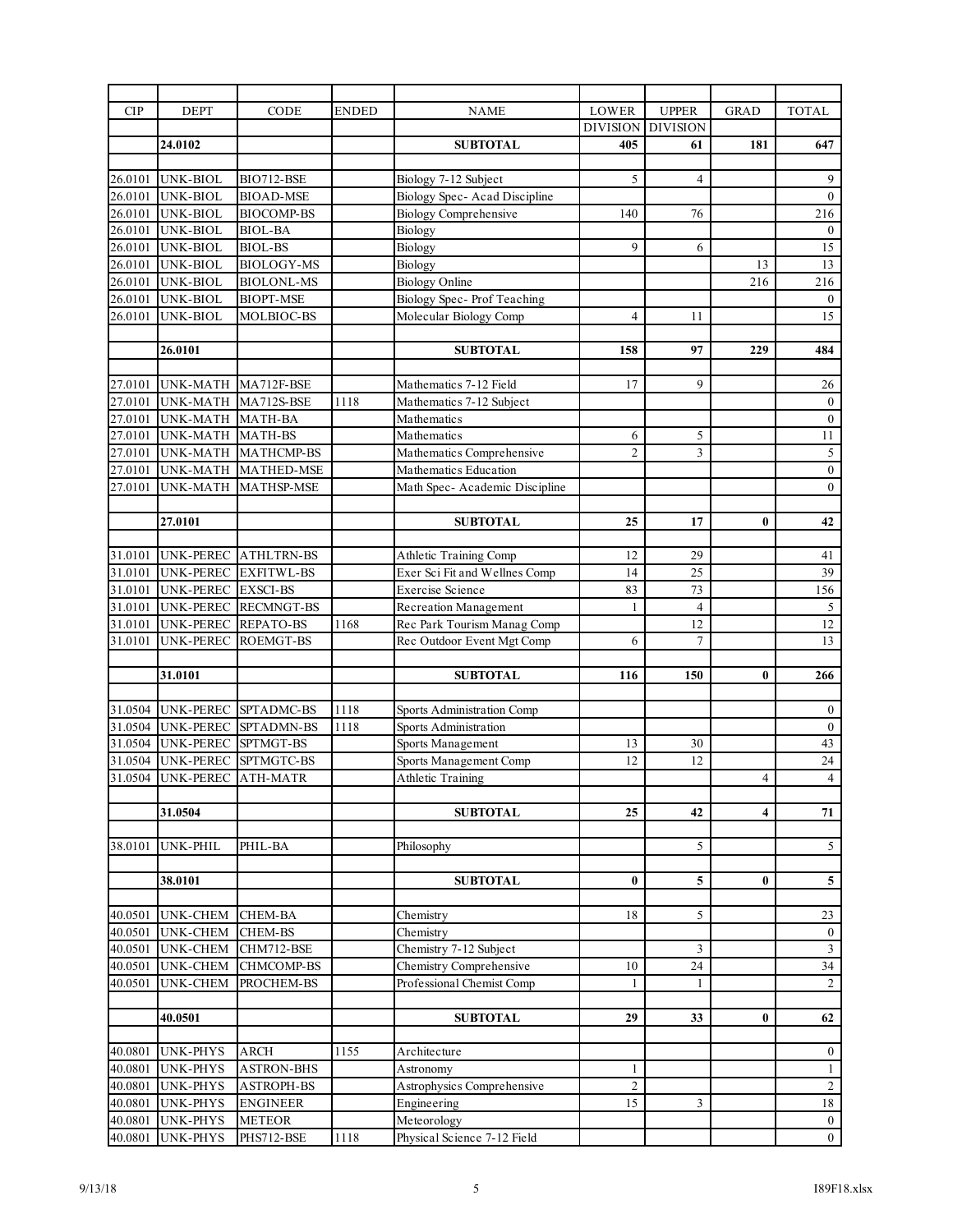| <b>CIP</b>         | <b>DEPT</b>                        | CODE                         | ENDED | <b>NAME</b>                                      | <b>LOWER</b>    | <b>UPPER</b>    | <b>GRAD</b>  | <b>TOTAL</b>                       |
|--------------------|------------------------------------|------------------------------|-------|--------------------------------------------------|-----------------|-----------------|--------------|------------------------------------|
|                    |                                    |                              |       |                                                  | <b>DIVISION</b> | <b>DIVISION</b> |              |                                    |
| 40.0801            | <b>UNK-PHYS</b>                    | PHY712-BSE                   |       | Physics 7-12 Subject                             |                 |                 |              | $\boldsymbol{0}$                   |
| 40.0801            | <b>UNK-PHYS</b>                    | PHYCOMP-BS                   |       | Physics Comprehensive                            | $\overline{2}$  | 3               |              | $\overline{5}$                     |
| 40.0801            | <b>UNK-PHYS</b>                    | PHYS-BA                      |       | Physics                                          |                 |                 |              | $\boldsymbol{0}$                   |
| 40.0801            | <b>UNK-PHYS</b>                    | PHYS-BS                      |       | Physics                                          | $\tau$          | $\overline{c}$  |              | $\overline{9}$                     |
| 40.0801            | <b>UNK-PHYS</b>                    | PHYSCI-BA                    |       | Physical Science                                 |                 |                 |              | $\boldsymbol{0}$                   |
| 40.0801            | <b>UNK-PHYS</b>                    | PHYSCI-BS                    |       | Physical Science                                 |                 |                 |              | $\boldsymbol{0}$                   |
| 40.0801            | <b>UNK-PHYS</b>                    | PHYSENG-BS                   |       | Physics Comp Engineering                         | 5               |                 |              | $\overline{5}$                     |
|                    |                                    |                              |       |                                                  |                 |                 |              |                                    |
|                    | 40.0801                            |                              |       | <b>SUBTOTAL</b>                                  | 32              | 8               | $\bf{0}$     | 40                                 |
|                    |                                    |                              |       |                                                  |                 |                 |              |                                    |
| 42.0101            | UNK-PSY                            | PSY712-BAE                   |       | Psychology 7-12 Subject                          | $\mathbf{1}$    | $\overline{c}$  |              | $\overline{\mathbf{3}}$            |
| 42.0101            | UNK-PSY                            | <b>PSYBIOL-BS</b>            |       | Psychobiology                                    | 13              | 18              |              | 31                                 |
| 42.0101            | <b>UNK-PSY</b>                     | PSYCH-BA                     |       | Psychology                                       | $\overline{4}$  | 9               |              | $\overline{13}$                    |
| 42.0101            | <b>UNK-PSY</b>                     | PSYCH-BS                     |       | Psychology                                       | 58              | 51              |              | 109                                |
| 42.0101            | <b>UNK-PSY</b>                     | PSYCOMP-BS                   |       | Psychology Comprehensive                         | $\overline{4}$  | 10              |              | 14                                 |
|                    |                                    |                              |       |                                                  |                 |                 |              |                                    |
|                    | 42.0101                            |                              |       | <b>SUBTOTAL</b>                                  | 80              | 90              | $\bf{0}$     | 170                                |
|                    | 43.0104 UNK-CJUS                   | $CJ-BS$                      |       | Criminal Justice                                 | 54              | 37              |              | 91                                 |
| 43.0104            | <b>UNK-CJUS</b>                    | <b>CJCOMP-BS</b>             |       | Criminal Justice Comprehensive                   | 16              | 24              |              | 40                                 |
|                    |                                    |                              |       |                                                  |                 |                 |              |                                    |
|                    | 43.0104                            |                              |       | <b>SUBTOTAL</b>                                  | 70              | 61              | $\bf{0}$     | 131                                |
|                    |                                    |                              |       |                                                  |                 |                 |              |                                    |
| 44.0701            | UNK-SOWK                           | SOCWKC-BS                    |       | Social Work Comprehensive                        | 53              | 85              |              | 138                                |
|                    |                                    |                              |       |                                                  |                 |                 |              |                                    |
|                    | 44.0701                            |                              |       | <b>SUBTOTAL</b>                                  | 53              | 85              | $\mathbf{0}$ | 138                                |
|                    |                                    |                              |       |                                                  |                 |                 |              |                                    |
| 45.0601            | <b>UNK-ECON</b>                    | <b>BSECON-BS</b>             |       | <b>Business Economics Comp</b>                   |                 |                 |              | $\boldsymbol{0}$                   |
| 45.0601            | <b>UNK-ECON</b>                    | <b>ECON-BA</b>               |       | Economics                                        | 1               | $\mathfrak{2}$  |              | $\overline{\mathbf{3}}$            |
| 45.0601            | UNK-ECON                           | <b>ECON-BS</b>               |       | Economics                                        |                 |                 |              | $\boldsymbol{0}$                   |
|                    |                                    |                              |       |                                                  |                 |                 |              |                                    |
|                    | 45.0601                            |                              |       | <b>SUBTOTAL</b>                                  | $\mathbf{1}$    | $\mathbf{2}$    | $\bf{0}$     | $\overline{\mathbf{3}}$            |
|                    | <b>UNK-GEOG</b>                    |                              |       |                                                  |                 |                 |              |                                    |
| 45.0701<br>45.0701 | <b>UNK-GEOG</b>                    | GEO712-BAE<br>GEO712-BSE     |       | Geography 7-12 Subject<br>Geography 7-12 Subject |                 |                 |              | $\boldsymbol{0}$<br>$\overline{0}$ |
| 45.0701            | <b>UNK-GEOG</b>                    | GEOG-BA                      |       | Geography                                        |                 |                 |              | $\boldsymbol{0}$                   |
| 45.0701            | UNK-GEOG                           | GEOG-BS                      |       | Geography                                        |                 |                 |              | $\boldsymbol{0}$                   |
| 45.0701            | UNK-GEOG GEOGIS-BS                 |                              |       | Geography and GIScience                          |                 | $\mathfrak{2}$  |              | $\overline{\mathbf{3}}$            |
| 45.0701            | <b>UNK-GEOG</b>                    | <b>GISSPAN-BS</b>            | 1078  | Geography GIS-Spatial Analysis                   |                 |                 |              | $\mathbf{0}$                       |
|                    |                                    |                              |       |                                                  |                 |                 |              |                                    |
|                    | 45.0701                            |                              |       | <b>SUBTOTAL</b>                                  | $\mathbf{1}$    | $\mathbf{2}$    | $\bf{0}$     | $\mathbf{3}$                       |
|                    |                                    |                              |       |                                                  |                 |                 |              |                                    |
| 45.0901            | <b>UNK-INTS</b>                    | <b>INTLSTD-BA</b>            |       | <b>International Studies</b>                     | 8               | 3               |              | 11                                 |
|                    |                                    |                              |       |                                                  |                 |                 |              |                                    |
|                    | 45.0901                            |                              |       | <b>SUBTOTAL</b>                                  | 8               | 3               | $\bf{0}$     | 11                                 |
|                    |                                    |                              |       |                                                  |                 |                 |              |                                    |
| 45.1001            | <b>UNK-PSCI</b>                    | <b>LAW</b>                   |       | Law                                              |                 |                 |              | $\boldsymbol{0}$                   |
| 45.1001            | <b>UNK-PSCI</b>                    | PSC712-BAE                   |       | Political Science 7-12 Subject                   | 1               |                 |              | $\mathbf{1}$                       |
| 45.1001            | <b>UNK-PSCI</b>                    | PSCI-BA                      |       | Political Science                                | $\mathbf{1}$    | 3               |              | $\overline{4}$                     |
| 45.1001<br>45.1001 | <b>UNK-PSCI</b><br><b>UNK-PSCI</b> | PSCI-BS<br><b>PUBADMN-BS</b> |       | Political Science<br>Public Administration       | 21<br>3         | 16<br>2         |              | 37<br>$\mathfrak{S}$               |
|                    |                                    |                              |       |                                                  |                 |                 |              |                                    |
|                    | 45.1001                            |                              |       | <b>SUBTOTAL</b>                                  | 26              | 21              | $\bf{0}$     | 47                                 |
|                    |                                    |                              |       |                                                  |                 |                 |              |                                    |
| 45.1101            | <b>UNK-SOC</b>                     | SOC712-BAE                   |       | Sociology 7-12 Subject                           |                 |                 |              | $\boldsymbol{0}$                   |
| 45.1101            | <b>UNK-SOC</b>                     | SOC712-BSE                   |       | Sociology 7-12 Subject                           |                 |                 |              | $\boldsymbol{0}$                   |
| 45.1101            | UNK-SOC                            | SOC-BA                       |       | Sociology                                        |                 | 1               |              | $\mathbf{1}$                       |
| 45.1101            | UNK-SOC                            | SOC-BS                       | 1165  | Sociology                                        | $\sqrt{3}$      | 11              |              | 14                                 |
|                    |                                    |                              |       |                                                  |                 |                 |              |                                    |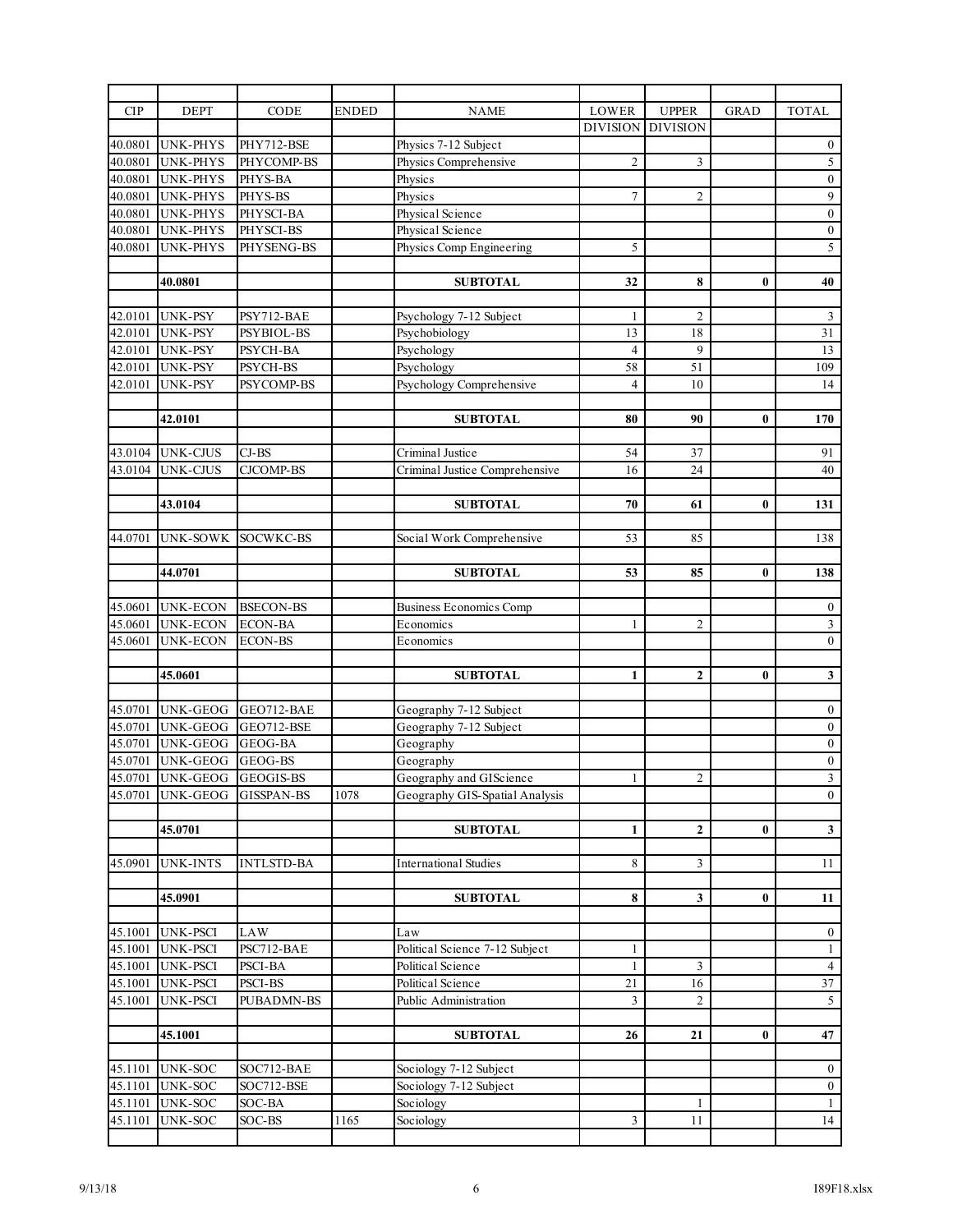| CIP                | <b>DEPT</b>               | CODE              | <b>ENDED</b> | <b>NAME</b>                    | <b>LOWER</b>        | <b>UPPER</b>        | <b>GRAD</b> | <b>TOTAL</b>                       |
|--------------------|---------------------------|-------------------|--------------|--------------------------------|---------------------|---------------------|-------------|------------------------------------|
|                    |                           |                   |              |                                | <b>DIVISION</b>     | <b>DIVISION</b>     |             |                                    |
|                    | 45.1101                   |                   |              | <b>SUBTOTAL</b>                | 3                   | 12                  | $\bf{0}$    | 15                                 |
|                    |                           |                   |              |                                |                     |                     |             |                                    |
| 50.0501            | <b>UNK-THEA</b>           | THEATRE-BA        |              | Theatre                        | 6                   | 18                  |             | $24\,$                             |
| 50.0501            | <b>UNK-THEA</b>           | THR712-BAE        | 1145         | Theatre 7-12 Subject           |                     | $\mathbf{1}$        |             | 1                                  |
|                    |                           |                   |              |                                |                     |                     |             |                                    |
|                    | 50.0501                   |                   |              | <b>SUBTOTAL</b>                | 6                   | 19                  | $\bf{0}$    | 25                                 |
|                    |                           |                   |              |                                |                     |                     |             |                                    |
| 50.0701            | <b>UNK-ART</b>            | ARTHIST-BA        |              | Art History                    |                     | 1                   |             | -1                                 |
| 50.0701            | UNK-ART                   | ARTK12-BAE        |              | Art K-12 Field                 | 14                  | $22\,$              |             | 36                                 |
| 50.0701            | <b>UNK-ART</b>            | <b>ART-MAE</b>    |              | Art Education                  |                     |                     |             | $\boldsymbol{0}$                   |
| 50.0701            | <b>UNK-ART</b>            | <b>ARTONL-MAE</b> |              | Art Online                     |                     |                     | 62          | 62                                 |
| 50.0701            | <b>UNK-ART</b>            | ARTPT-MAE         |              | Art Spec- Prof Teacher         |                     |                     |             | $\boldsymbol{0}$                   |
| 50.0701            | <b>UNK-ART</b>            | ARTSP-MAE         |              | Art Spec-Acad Discipline       |                     |                     |             | $\mathbf{0}$                       |
| 50.0701            | <b>UNK-ART</b>            | <b>STUART-BFA</b> |              | Studio Art Comprehensive       | 6                   | 11                  |             | $17\,$                             |
| 50.0701            | UNK-ART                   | STUDART-BA        |              | Studio Art                     | 3                   | $\overline{c}$      |             | $\sqrt{5}$                         |
| 50.0701            | <b>UNK-ART</b>            | VISCMD-BFA        |              | Visual Comm and Design Comp    | 18                  | 25                  |             | 43                                 |
|                    |                           |                   |              |                                |                     |                     |             |                                    |
|                    | 50.0701                   |                   |              | <b>SUBTOTAL</b>                | 41                  | 61                  | 62          | 164                                |
|                    |                           |                   |              |                                |                     |                     |             |                                    |
| 50.0901            | <b>UNK-MUS</b>            | MSAD-MAE          |              | Music Spec- Acad Discipline    |                     |                     |             | $\bf{0}$                           |
| 50.0901            | <b>UNK-MUS</b>            | MUSEK12-BM        |              | Music Ed K-12 Field            | 29                  | 9                   |             | 38                                 |
| 50.0901            | <b>UNK-MUS</b>            | MUSIC-BA          |              | Music                          | 4<br>5              | $\overline{4}$<br>5 |             | $\sqrt{8}$                         |
| 50.0901            | <b>UNK-MUS</b>            | MUSIC-BM          |              | Music Comprehensive            |                     |                     |             | $10\,$                             |
| 50.0901            | <b>UNK-MUS</b>            | MUSIC-MAE         |              | Music Education                |                     |                     | 21          | $21\,$                             |
| 50.0901<br>50.0901 | <b>UNK-MUS</b><br>UNK-MUS | MUSICTH-BM        |              | Musical Theatre Comprehensive  | 3                   | 1                   |             | $\overline{4}$                     |
|                    |                           | MUSK12-BAE        |              | Music K-12 Field               |                     |                     |             | $\boldsymbol{0}$<br>$\overline{7}$ |
| 50.0901            | <b>UNK-MUS</b>            | MUSPERF-BM        |              | Music Performance Comp         | 4<br>$\overline{c}$ | 3                   |             | $\overline{2}$                     |
| 50.0901<br>50.0901 | <b>UNK-MUS</b>            | MUSPK12-BM        |              | Music Ed PK-12 Field           |                     |                     |             | $\boldsymbol{0}$                   |
|                    | <b>UNK-MUS</b>            | <b>MUSTHRP</b>    | 1128         | Music Therapy                  |                     |                     |             |                                    |
|                    | 50.0901                   |                   |              | <b>SUBTOTAL</b>                | 47                  | 22                  | 21          | 90                                 |
|                    |                           |                   |              |                                |                     |                     |             |                                    |
| 51.0201            | UNK-CDIS                  | <b>CDIS-BSE</b>   |              | <b>Communication Disorders</b> | 34                  | 48                  |             | 82                                 |
| 51.0201            | <b>UNK-CDIS</b>           | SPPATH-MSE        |              | Speech Language Pathology      |                     |                     | 36          | 36                                 |
|                    |                           |                   |              |                                |                     |                     |             |                                    |
|                    | 51.0201                   |                   |              | <b>SUBTOTAL</b>                | 34                  | 48                  | 36          | 118                                |
|                    |                           |                   |              |                                |                     |                     |             |                                    |
|                    | 51.0999 UNK-HSCI          | HLTHSC-BS         |              | Health Sciences                | 11                  | 13                  |             | 24                                 |
| 51.0999            | <b>UNK-HSCI</b>           | HSCI-BS           | 1168         | Health Science                 | 1                   | $\tau$              |             | $\,8\,$                            |
| 51.0999            | <b>UNK-HSCI</b>           | MEDTECH-BS        | 1155         | Medical Technology Comp        |                     |                     |             | $\boldsymbol{0}$                   |
| 51.0999            | <b>UNK-HSCI</b>           | RADIOG-BS         | 1168         | Radiography Comprehensive      | 4                   | 17                  |             | 21                                 |
| 51.0999            | <b>UNK-HSCI</b>           | <b>RESTHPY-BS</b> |              | Respiratory Therapy Comp       | $\overline{c}$      | $\mathbf{1}$        |             | $\mathfrak{Z}$                     |
|                    |                           |                   |              |                                |                     |                     |             |                                    |
|                    | 51.0999                   |                   |              | <b>SUBTOTAL</b>                | 18                  | 38                  | 0           | 56                                 |
|                    |                           |                   |              |                                |                     |                     |             |                                    |
| 51.1199            | UNK-HSCI                  | CARDVASPER        |              | Cardovascular Perfusion        |                     |                     |             | $\bf{0}$                           |
| 51.1199            | <b>UNK-HSCI</b>           | <b>CHIRO</b>      |              | Chiro Osteopathy Podiatry      | 5                   |                     |             | $\overline{5}$                     |
| 51.1199            | <b>UNK-HSCI</b>           | <b>CLINLAB</b>    | 1168         | Clinical Laboratory Science    |                     | $\mathbf{1}$        |             | $\mathbf{1}$                       |
| 51.1199            | <b>UNK-HSCI</b>           | <b>DENTAL</b>     |              | Dental                         | 8                   |                     |             | $\,8\,$                            |
| 51.1199            | <b>UNK-HSCI</b>           | <b>DENTHYG</b>    |              | Dental Hygiene                 | 6                   | 1                   |             | $\boldsymbol{7}$                   |
| 51.1199            | UNK-HSCI                  | <b>FOODSCI</b>    | 1118         | Food Science                   |                     |                     |             | $\boldsymbol{0}$                   |
| 51.1199            | <b>UNK-HSCI</b>           | <b>HLTHINFOMG</b> |              | Health Information Management  |                     | $\mathbf{1}$        |             | $\mathbf{1}$                       |
| 51.1199            | <b>UNK-HSCI</b>           | <b>MEDICAL</b>    |              | Medical                        | 16                  |                     |             | $16\,$                             |
| 51.1199            | <b>UNK-HSCI</b>           | <b>MEDLABSCI</b>  |              | Medical Laboratory Science     | 1                   |                     |             | $\mathbf{1}$                       |
| 51.1199            | <b>UNK-HSCI</b>           | <b>MORT</b>       |              | Mortuary Science               | $\overline{c}$      |                     |             | $\sqrt{2}$                         |
| 51.1199            | <b>UNK-HSCI</b>           | NUCMEDTECH        |              | Nuclear Medicine Technology    |                     |                     |             | $\mathbf{0}$                       |
| 51.1199            | UNK-HSCI                  | NURS              |              | Pre-Nursing                    | 145                 | 18                  |             | 163                                |
| 51.1199            | <b>UNK-HSCI</b>           | NURSUNMC          |              | Nursing UNMC                   |                     |                     |             | $\overline{0}$                     |
| 51.1199            | UNK-HSCI                  | <b>OCCUPATION</b> |              | Occupational Therapy           | 9                   |                     |             | $\overline{9}$                     |